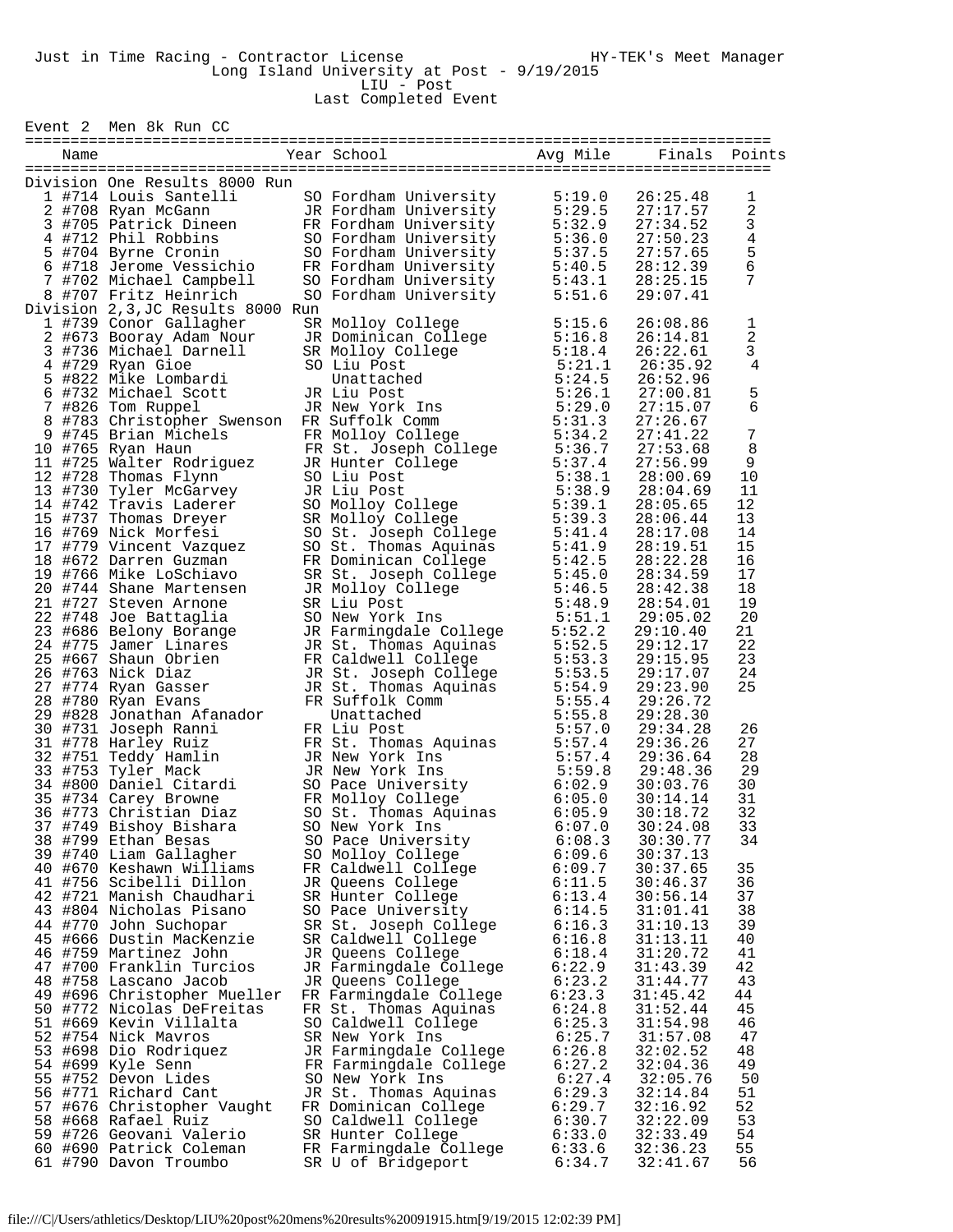| 62 |           | #735 Tyler Capozzoli             | SR Molloy College      |             |   |   |    | 6:35.5  |          | 32:45.71 |    |      |  |
|----|-----------|----------------------------------|------------------------|-------------|---|---|----|---------|----------|----------|----|------|--|
|    |           | 63 #678 Vichinsky Elien          | SR Dowling College     |             |   |   |    | 6:36.6  |          | 32:51.04 |    | 57   |  |
|    |           | 64 #720 Mark Carles              | JR Hunter College      |             |   |   |    | 6:36.7  |          | 32:51.86 |    | 58   |  |
|    |           | 65 #781 Matthew Mintzer          | FR Suffolk Comm        |             |   |   |    | 6:36.9  |          | 32:52.65 |    |      |  |
|    |           | 66 #677 Idelfonso Cosma          | JR Dowling College     |             |   |   |    | 6:37.9  |          | 32:57.70 |    | 59   |  |
|    |           | 67 #750 Lease Eugene             | FR New York Ins        |             |   |   |    | 6:38.2  |          | 32:59.13 |    |      |  |
|    |           | 68 #665 Christopher Gilles       | JR Caldwell College    |             |   |   |    | 6:39.0  |          | 33:03.14 |    | 60   |  |
|    |           | 69 #689 Connor Coghlan           | FR Farmingdale College |             |   |   |    | 6:42.4  | 33:20.16 | 61       |    |      |  |
|    |           | 70 #764 Tim Elgort               | JR St. Joseph College  |             |   |   |    | 6:43.7  | 33:26.55 | 62       |    |      |  |
|    |           | 71 #782 Greg Rachman             | SO Suffolk Comm        |             |   |   |    | 6:49.0  |          | 33:52.95 |    |      |  |
|    |           | 72 #805 Nicholas Porretta        | JR Pace University     |             |   |   |    | 6:49.1  |          | 33:53.35 |    | 63   |  |
|    |           | 73 #802 Kyle Kristiansen         | JR Pace University     |             |   |   |    | 6:51.2  |          | 34:03.71 |    | 64   |  |
|    |           | 74 #801 Nicholas Farris          | SO Pace University     |             |   |   |    | 6:53.5  |          | 34:15.54 |    | 65   |  |
|    |           | 75 #786 Adam Glantz              | SR U of Bridgeport     |             |   |   |    | 6:55.8  |          | 34:26.92 |    | 66   |  |
|    |           | 76 #671 James Feeney             | FR Dominican College   |             |   |   |    | 7:00.6  |          | 34:50.63 |    | 67   |  |
|    |           | 77 #755 Zych Author              | SO Queens College      |             |   |   |    | 7:02.5  |          | 35:00.20 |    | 68   |  |
|    |           | 78 #743 William Lemus            | SO Molloy College      |             |   |   |    | 7:03.1  |          | 35:03.18 |    |      |  |
|    |           | 79 #768 Mike Mirrione            | JR St. Joseph College  |             |   |   |    | 7:07.3  |          | 35:24.12 |    | 69   |  |
|    |           | 80 #675 Adrian Spaulding         | FR Dominican College   |             |   |   |    | 7:08.5  |          | 35:29.62 |    | 70   |  |
|    |           | 81 #829 Christopher Agnello      | FR Queens College      |             |   |   |    | 7:08.5  |          | 35:29.85 |    | 71   |  |
|    |           | 82 #747 Lucas Marco-Justin       | Mount Saint Vincent    |             |   |   |    | 7:09.7  |          | 35:35.68 |    |      |  |
|    |           | 83 #694 Jacob Kashani            | JR Farmingdale College |             |   |   |    | 7:11.5  |          | 35:44.73 |    |      |  |
|    |           | 84 #695 Robert Lang              | FR Farmingdale College |             |   |   |    | 7:13.9  |          | 35:56.86 |    |      |  |
|    |           | 85 #685 Bryant Bonilla           | SO Farmingdale College |             |   |   |    | 7:16.3  |          | 36:08.52 |    |      |  |
|    |           | 86 #787 Miljan Jovanovic         | FR U of Bridgeport     |             |   |   |    | 7:17.4  |          | 36:14.14 |    | 72   |  |
|    |           | 87 #662 Justice Baskin           | FR Caldwell College    |             |   |   |    | 7:31.8  |          | 37:25.58 |    | 73   |  |
|    |           | 88 #762 Brad Danielsen           | JR St. Joseph College  |             |   |   |    | 7:34.2  |          | 37:37.43 |    |      |  |
|    |           | 89 #693 Julio Jimenez            | JR Farmingdale College |             |   |   |    | 7:35.5  |          | 37:44.22 |    |      |  |
|    |           | 90 #767 Brian Merle              | SR St. Joseph College  |             |   |   |    | 7:37.5  |          | 37:54.21 |    |      |  |
|    |           | 91 #674 Dylan Roadarmel          | FR Dominican College   |             |   |   |    | 7:46.3  |          | 38:37.63 |    | 74   |  |
|    |           | 92 #831 Michael Lam              | JR Hunter College      |             |   |   |    | 7:50.5  |          | 38:58.77 |    | 75   |  |
|    |           | 93 #724 Juan Lopez Amezquit      | FR Hunter College      |             |   |   |    | 8:03.2  |          | 40:01.99 |    | 76   |  |
|    |           | 94 #682 Jonathan Singh           | SR Dowling College     |             |   |   |    | 8:05.2  |          | 40:11.71 |    | 77   |  |
|    |           | 95 #784 Alex Birech              | SR U of Bridgeport     |             |   |   |    | 8:09.7  |          | 40:34.10 |    | 78   |  |
|    |           | 96 #788 Vladislav Paskas         | SR U of Bridgeport     |             |   |   |    | 8:17.1  |          | 41:10.92 |    | 79   |  |
|    |           | 97 #687 Waqner Cepeda            | JR Farmingdale College |             |   |   |    | 8:18.8  |          | 41:19.42 |    |      |  |
|    |           | 98 #679 Matthew Goldstein        | JR Dowling College     |             |   |   |    | 8:19.2  |          | 41:21.18 |    | 80   |  |
|    |           | 99 #830 Skandal Delince          | JR Queens College      |             |   |   |    | 8:19.4  |          | 41:22.17 |    | 81   |  |
|    |           | 100 #681 Herlis Reyes            | JR Dowling College     |             |   |   |    | 10:11.2 |          | 50:38.04 |    | 82   |  |
|    |           | 101 #683 Jose Taveras            | JR Dowling College     |             |   |   |    | 10:43.2 |          | 53:17.02 |    | 83   |  |
|    |           |                                  |                        |             |   |   |    |         |          |          |    |      |  |
|    |           |                                  |                        | Team Scores |   |   |    |         |          |          |    |      |  |
|    | Rank Team |                                  | Total                  | 1           | 2 | 3 | 4  | 5       | * 6      | $*7$     | *8 | $*9$ |  |
|    |           |                                  |                        |             |   |   |    |         |          |          |    |      |  |
|    |           | Division 2,3,JC Results 8000 Run |                        |             |   |   |    |         |          |          |    |      |  |
|    |           | 1 Molloy College                 | 36                     | 1           | 3 | 7 | 12 | 13      | 18       | 31       |    |      |  |

| $1011$ 2,9,00 $1000$        |     |              |    |    |    |    |    |    |
|-----------------------------|-----|--------------|----|----|----|----|----|----|
| 1 Molloy College            | 36  | $\mathbf{1}$ | 3  | 7  | 12 | 13 | 18 | 31 |
| Total Time: 2:16:24.78      |     |              |    |    |    |    |    |    |
| 27:16.96<br>Average:        |     |              |    |    |    |    |    |    |
| 2 Liu Post                  | 49  | 4            | 5  | 10 | 11 | 19 | 26 |    |
| Total Time: 2:18:36.12      |     |              |    |    |    |    |    |    |
| 27:43.23<br>Average:        |     |              |    |    |    |    |    |    |
| 3 St. Joseph College        | 102 | 8            | 14 | 17 | 24 | 39 | 62 | 69 |
| Total Time: $2:25:12.55$    |     |              |    |    |    |    |    |    |
|                             |     |              |    |    |    |    |    |    |
| 29:02.51<br>Average:        |     |              |    |    |    |    |    |    |
| 4 New York Institute/Tech   | 116 | 6            | 20 | 28 | 29 | 33 | 47 | 50 |
| 2:26:09.17<br>Total Time:   |     |              |    |    |    |    |    |    |
| 29:13.84<br>Average:        |     |              |    |    |    |    |    |    |
| 5 St. Thomas Aquinas        | 121 | 15           | 22 | 25 | 27 | 32 | 45 | 51 |
| 2:26:50.56<br>Total Time:   |     |              |    |    |    |    |    |    |
| 29:22.12<br>Average:        |     |              |    |    |    |    |    |    |
| 6 Caldwell College          | 197 | 23           | 35 | 40 | 46 | 53 | 60 | 73 |
| Total Time: 2:35:23.78      |     |              |    |    |    |    |    |    |
| Average:<br>31:04.76        |     |              |    |    |    |    |    |    |
| 7 Farmingdale College       | 204 | 21           | 42 | 44 | 48 | 49 | 55 | 61 |
| Total Time: 2:36:46.09      |     |              |    |    |    |    |    |    |
| 31:21.22<br>Average:        |     |              |    |    |    |    |    |    |
| 8 Dominican College         | 207 | 2            | 16 | 52 | 67 | 70 | 74 |    |
| Total Time: 2:37:14.26      |     |              |    |    |    |    |    |    |
| 31:26.86<br>Average:        |     |              |    |    |    |    |    |    |
| 9 Pace University           | 229 | 30           | 34 | 38 | 63 | 64 | 65 |    |
| 2:39:33.00<br>Total Time:   |     |              |    |    |    |    |    |    |
| 31:54.60<br>Average:        |     |              |    |    |    |    |    |    |
| 10 Hunter College           | 233 | 9            | 37 | 54 | 58 | 75 | 76 |    |
| 2:43:17.25<br>Total Time:   |     |              |    |    |    |    |    |    |
|                             |     |              |    |    |    |    |    |    |
| 32:39.45<br>Average:        |     |              |    |    |    |    |    |    |
| 11 Queens College           | 259 | 36           | 41 | 43 | 68 | 71 | 81 |    |
| Total Time:<br>2:44:21.91   |     |              |    |    |    |    |    |    |
| 32:52.39<br>Average:        |     |              |    |    |    |    |    |    |
| 12 University of Bridgeport | 351 | 56           | 66 | 72 | 78 | 79 |    |    |
| Total Time:<br>3:05:07.75   |     |              |    |    |    |    |    |    |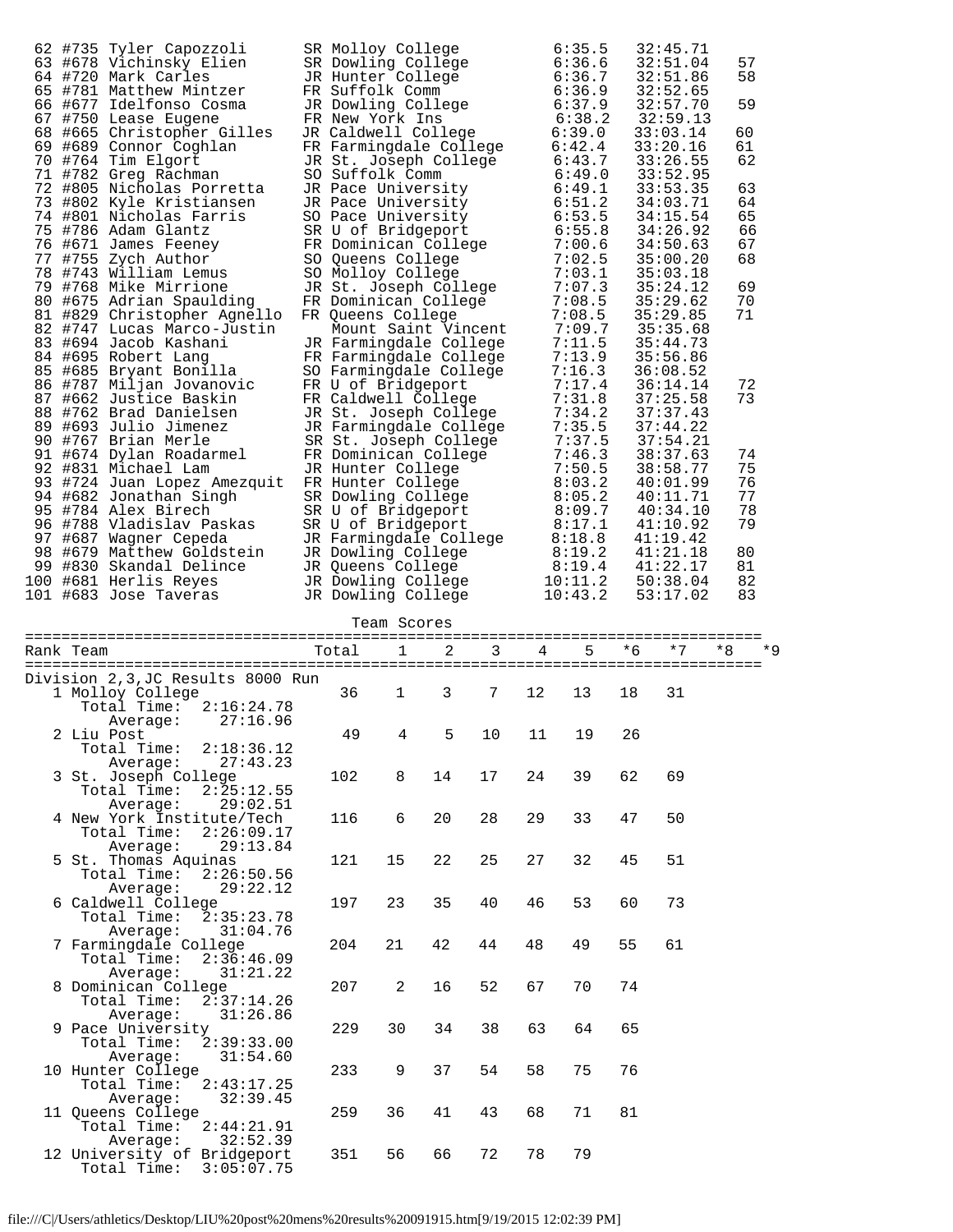| Average: 37:01.55             |                       |  |  |                  |  |
|-------------------------------|-----------------------|--|--|------------------|--|
| 13 Dowling College            | 355 57 59 77 80 82 83 |  |  |                  |  |
| Total Time: 3:17:59.67        |                       |  |  |                  |  |
| Average: 39:35.94             |                       |  |  |                  |  |
| Division One Results 8000 Run |                       |  |  |                  |  |
| 1 Fordham University          |                       |  |  | 15 1 2 3 4 5 6 7 |  |
| Total Time: 2:17:05.45        |                       |  |  |                  |  |
| Average: 27:25.09             |                       |  |  |                  |  |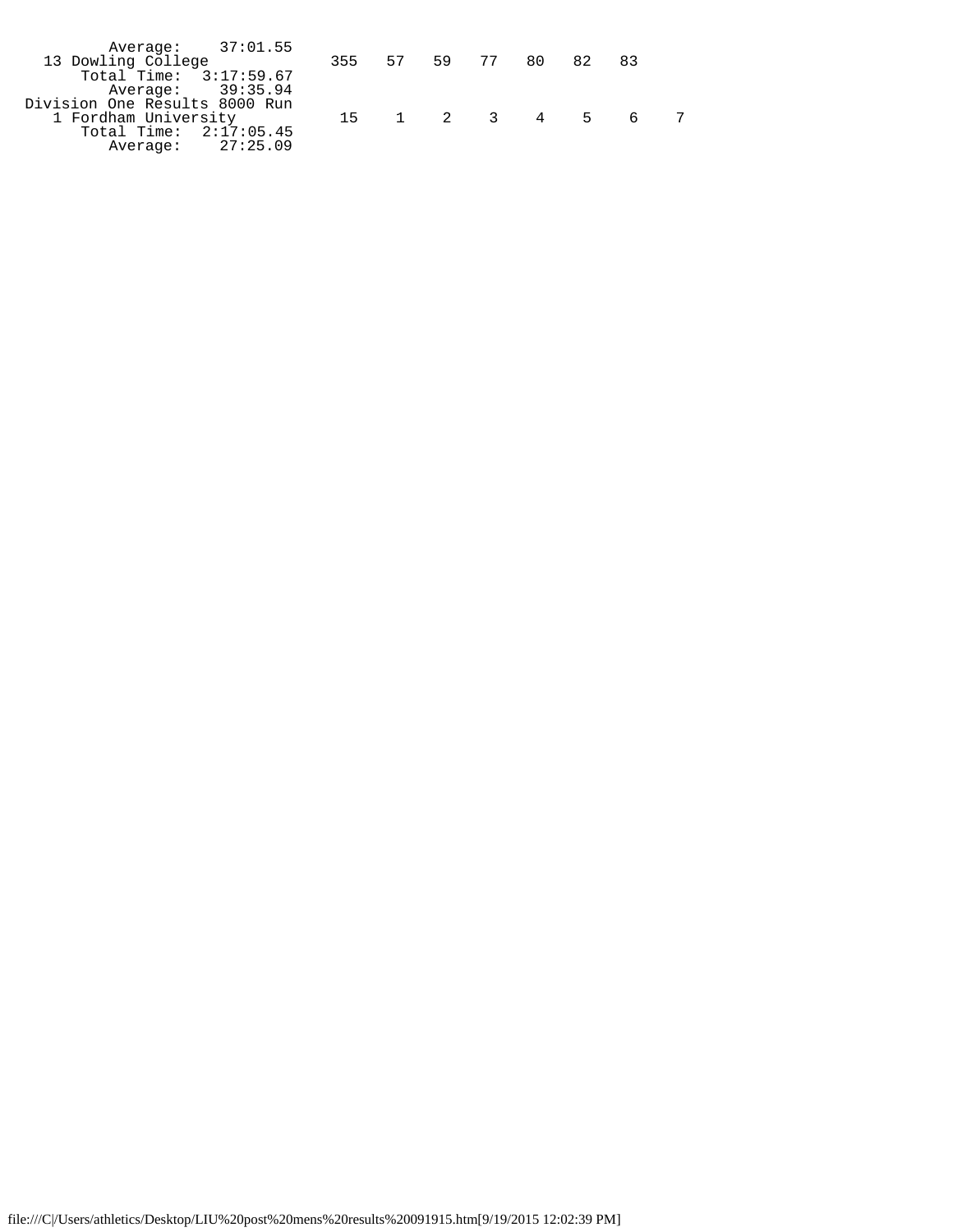Event 1 Women 5k Run CC

| Name |                                                                                                                                                                                                                                             | Year School                                                                                                                                                                                                | Avg Mile | Finals   | Points                  |
|------|---------------------------------------------------------------------------------------------------------------------------------------------------------------------------------------------------------------------------------------------|------------------------------------------------------------------------------------------------------------------------------------------------------------------------------------------------------------|----------|----------|-------------------------|
|      |                                                                                                                                                                                                                                             |                                                                                                                                                                                                            |          |          |                         |
|      | Division One Results 5000 Run                                                                                                                                                                                                               |                                                                                                                                                                                                            |          |          |                         |
|      | 1 #542 Angelina Grebe FR Fordham University                                                                                                                                                                                                 |                                                                                                                                                                                                            | 5:49.9   | 18:07.01 | 1                       |
|      | 2 #549 Kate McCormack FR Fordham University<br>3 #543 Kieran Hanrahan FR Fordham University                                                                                                                                                 |                                                                                                                                                                                                            | 6:00.2   | 18:38.91 | $\overline{\mathbf{c}}$ |
|      |                                                                                                                                                                                                                                             |                                                                                                                                                                                                            | 6:09.2   | 19:07.03 | $\frac{3}{4}$           |
|      | 4 #553 Rachel Picard SR Fordham University<br>5 #541 Laurel Fisher FR Fordham University                                                                                                                                                    | SR Fordham University<br>FR Fordham University                                                                                                                                                             | 6:25.0   | 19:55.92 |                         |
|      |                                                                                                                                                                                                                                             |                                                                                                                                                                                                            | 6:32.4   | 20:19.15 | $\frac{5}{6}$           |
|      | 9 #558 Julia wiseman<br>7 #540 Blake Elwood<br>8 #552 elizabeth Morriseau FR Fordham University<br>9 #555 Georgeann Siller<br>10 #547 Maiya Larsen<br>10 #547 Maiya Larsen<br>10 FR Fordham University<br>10 PR Fordham University          |                                                                                                                                                                                                            | 6:36.5   | 20:31.79 |                         |
|      |                                                                                                                                                                                                                                             |                                                                                                                                                                                                            | 6:46.7   | 21:03.43 | 7                       |
|      |                                                                                                                                                                                                                                             |                                                                                                                                                                                                            | 7:00.5   | 21:46.20 |                         |
|      |                                                                                                                                                                                                                                             |                                                                                                                                                                                                            | 7:07.1   | 22:06.87 |                         |
|      | 10 #547 Maiya Larsen                                                                                                                                                                                                                        |                                                                                                                                                                                                            | 7:13.1   | 22:25.60 |                         |
|      | Division 2, 3, JC Results 5000 Run                                                                                                                                                                                                          |                                                                                                                                                                                                            |          |          |                         |
|      |                                                                                                                                                                                                                                             | JR New York Ins                                                                                                                                                                                            | 5:49.6   | 18:06.02 | 1                       |
|      | 1 #602 Sarah Jerotich<br>2 #581 Talya Williams                                                                                                                                                                                              |                                                                                                                                                                                                            | 5:51.5   | 18:11.87 |                         |
|      |                                                                                                                                                                                                                                             | SO Liu Post<br>SR Liu Post<br>SR Pace University                                                                                                                                                           | 6:05.2   | 18:54.65 | $\frac{2}{3}$           |
|      | 3 #580 Elizabeth Stirling<br>4 #792 Sara DiGiovanna<br>5 #630 Kristen Borriello SO St. Thoma<br>6 #641 Meaghan Ventarola JR St. Thoma                                                                                                       |                                                                                                                                                                                                            | 6:06.6   | 18:58.95 | $\overline{4}$          |
|      |                                                                                                                                                                                                                                             | So Face University<br>SO St. Thomas Aquinas<br>JR St. Thomas Aquinas<br>FR Suffolk Comm<br>FR Pace University<br>JR New York Ins<br>JR St. Thomas Aquinas<br>SO Liu Post<br>SO Liu Post<br>SO Suffolk Comm | 6:13.4   |          |                         |
|      |                                                                                                                                                                                                                                             |                                                                                                                                                                                                            |          | 19:19.89 | $\frac{5}{6}$           |
|      |                                                                                                                                                                                                                                             |                                                                                                                                                                                                            | 6:15.1   | 19:25.39 | $\sqrt{ }$              |
|      | % #645 Ryleigh Donegan<br>8 #795 Mariah Jno-Charles                                                                                                                                                                                         |                                                                                                                                                                                                            | 6:15.8   | 19:27.40 |                         |
|      |                                                                                                                                                                                                                                             |                                                                                                                                                                                                            | 6:17.6   | 19:33.15 | 8                       |
|      |                                                                                                                                                                                                                                             |                                                                                                                                                                                                            | 6:22.7   | 19:48.77 | 9                       |
|      |                                                                                                                                                                                                                                             |                                                                                                                                                                                                            | 6:25.5   | 19:57.60 | 10                      |
|      |                                                                                                                                                                                                                                             |                                                                                                                                                                                                            | 6:29.4   | 20:09.54 | 11                      |
|      |                                                                                                                                                                                                                                             |                                                                                                                                                                                                            | 6:31.0   | 20:14.74 | 12                      |
|      |                                                                                                                                                                                                                                             | SO Molloy College<br>JR Hunter College                                                                                                                                                                     | 6:31.6   | 20:16.63 | 13                      |
|      |                                                                                                                                                                                                                                             | JR Hunter College                                                                                                                                                                                          | 6:32.0   | 20:17.88 | 14                      |
|      |                                                                                                                                                                                                                                             |                                                                                                                                                                                                            | 6:35.1   | 20:27.27 | 15                      |
|      | 9 #606 Sherene Whyte<br>10 #636 Sherene Whyte<br>10 #636 Sherene Whyte<br>11 #576 Lauren Hoffman<br>12 #652 Leana Wiebelt<br>13 #592 Katie Michta<br>14 #571 Deborah Ramirez<br>15 #624 Sam Maurice<br>16 #624 Sam Maurice                  | SR St. Joseph College<br>SR St. Joseph College<br>SR St. Thomas Aquinas<br>SO Queens College<br>SO Suffolk Comm<br>SR St. Thomas Aquinas                                                                   | 6:38.7   | 20:38.64 | 16                      |
|      | 17 #640 Gabriela Sloezen                                                                                                                                                                                                                    |                                                                                                                                                                                                            | 6:40.2   | 20:43.38 | 17                      |
|      | 18 #609 Cruz Diana                                                                                                                                                                                                                          |                                                                                                                                                                                                            | 6:42.1   | 20:49.09 | 18                      |
|      | 19 #642 Kayla Clements                                                                                                                                                                                                                      |                                                                                                                                                                                                            | 6:42.8   | 20:51.35 | 19                      |
|      | 20 #637 Cecelia Pfleging                                                                                                                                                                                                                    |                                                                                                                                                                                                            | 6:43.3   | 20:53.02 | 20                      |
|      | 21 #628 Katie Scharrenbroic                                                                                                                                                                                                                 |                                                                                                                                                                                                            | 6:44.3   | 20:56.07 | 21                      |
|      | 22 #620 Megan Lavery                                                                                                                                                                                                                        |                                                                                                                                                                                                            | 6:44.9   | 20:57.76 | 22                      |
|      | 23 #510 Victoria Thaler                                                                                                                                                                                                                     | SR St. Joseph College<br>JR St. Joseph College<br>SO Caldwell College<br>SO St. Joseph College                                                                                                             | 6:45.4   | 20:59.36 | 23                      |
|      |                                                                                                                                                                                                                                             |                                                                                                                                                                                                            |          |          | 24                      |
|      | 24 #623 Erin MacDonell                                                                                                                                                                                                                      |                                                                                                                                                                                                            | 6:46.9   | 21:04.20 |                         |
|      | 25 #627 Kelly Roberts                                                                                                                                                                                                                       | JR St. Joseph College<br>JR St. Joseph College<br>SR St. Thomas Aquinas<br>FR Suffolk Comm<br>FR Hunter College<br>SO St. Thomas Aquinas<br>SO St. Thomas Aquinas<br>6:50.2                                |          | 21:05.35 | 25                      |
|      | 25 #627 Kelly Roberts<br>26 #631 Rebecca Fortoul SR St. Joseph College<br>27 #647 Menely Genao<br>28 #567 Tifany Merlinsky FR Hunter College<br>29 #638 Katari Salvesen SO St. Thomas Aquinas<br>30 #605 Melissa Pierre SO New York Ins<br> |                                                                                                                                                                                                            |          | 21:06.28 | 26                      |
|      |                                                                                                                                                                                                                                             |                                                                                                                                                                                                            |          | 21:06.81 | 27                      |
|      |                                                                                                                                                                                                                                             |                                                                                                                                                                                                            |          | 21:07.53 | 28                      |
|      |                                                                                                                                                                                                                                             |                                                                                                                                                                                                            |          | 21:14.19 | 29                      |
|      |                                                                                                                                                                                                                                             |                                                                                                                                                                                                            | 6:50.7   | 21:15.77 | 30                      |
|      |                                                                                                                                                                                                                                             |                                                                                                                                                                                                            | 6:51.5   | 21:18.45 | 31                      |
|      |                                                                                                                                                                                                                                             |                                                                                                                                                                                                            | 6:52.1   | 21:20.09 | 32                      |
|      |                                                                                                                                                                                                                                             |                                                                                                                                                                                                            | 6:54.7   | 21:28.18 |                         |
|      |                                                                                                                                                                                                                                             |                                                                                                                                                                                                            | 6:55.3   | 21:30.08 | 33                      |
|      | 35 #794 Bianca Gizzo                                                                                                                                                                                                                        | SR Pace University                                                                                                                                                                                         | 6:55.6   | 21:30.93 | 34                      |
|      | 36 #599 Daisy Pogyo                                                                                                                                                                                                                         | JR Mount Saint Vincent                                                                                                                                                                                     | 6:56.1   | 21:32.75 |                         |
|      | 37 #587 Nicole Hubert                                                                                                                                                                                                                       | SO Molloy College                                                                                                                                                                                          | 6:58.5   | 21:39.96 | 35                      |
|      | 38 #597 Lauramae Cocchi                                                                                                                                                                                                                     | FR Mount Saint Vincent                                                                                                                                                                                     | 7:01.7   | 21:49.99 |                         |
|      | 39 #593 Maria Molnar                                                                                                                                                                                                                        | FR Molloy College                                                                                                                                                                                          | 7:02.3   | 21:51.88 | 36                      |
|      | 40 #635 Patricia Nersten                                                                                                                                                                                                                    | JR St. Thomas Aquinas                                                                                                                                                                                      | 7:05.3   | 22:01.20 |                         |
|      | 41 #612 Johnson Kymberly                                                                                                                                                                                                                    | SR Queens College                                                                                                                                                                                          | 7:05.7   | 22:02.36 | 37                      |
|      | 42 #610 Lindemann Heather                                                                                                                                                                                                                   | FR Queens College                                                                                                                                                                                          | 7:06.3   | 22:04.26 | 38                      |
|      | 43 #506 Lila Morreale                                                                                                                                                                                                                       | JR Caldwell College                                                                                                                                                                                        | 7:07.0   | 22:06.43 | 39                      |
|      |                                                                                                                                                                                                                                             |                                                                                                                                                                                                            |          |          |                         |
|      | 44 #633 Jumana Khatib                                                                                                                                                                                                                       | JR St. Thomas Aquinas                                                                                                                                                                                      | 7:08.7   | 22:11.72 |                         |
|      | 45 #570 Vera Pertsovskaya                                                                                                                                                                                                                   | FR Hunter College                                                                                                                                                                                          | 7:08.8   | 22:12.20 | 40                      |
|      | 46 #583 Megan Doyle                                                                                                                                                                                                                         | FR Molloy College                                                                                                                                                                                          | 7:10.8   | 22:18.25 | 41                      |
|      | 47 #504 Taylor Landis                                                                                                                                                                                                                       | SR Caldwell College                                                                                                                                                                                        | 7:11.4   | 22:20.10 | 42                      |
|      | 48 #601 Gina Dorso                                                                                                                                                                                                                          | SR New York Ins                                                                                                                                                                                            | 7:11.6   | 22:20.92 | 43                      |
|      | 49 #579 Kaitie Schillaci                                                                                                                                                                                                                    | FR Liu Post                                                                                                                                                                                                | 7:13.6   | 22:27.11 | 44                      |
|      | 50 #634 Angelica Matwiejczu                                                                                                                                                                                                                 | SO St. Thomas Aquinas                                                                                                                                                                                      | 7:14.2   | 22:28.80 |                         |
|      | 51 #649 Ashlee Rommeney                                                                                                                                                                                                                     | SO Suffolk Comm                                                                                                                                                                                            | 7:15.1   | 22:31.64 | 45                      |
|      | 52 #514 Jessica Graci                                                                                                                                                                                                                       | FR Dominican College                                                                                                                                                                                       | 7:15.5   | 22:32.85 | 46                      |
|      | 53 #529 Nicole Franz                                                                                                                                                                                                                        | SO Farmingdale College                                                                                                                                                                                     | 7:16.8   | 22:36.88 | 47                      |
|      | 54 #568 Daniela Pereira                                                                                                                                                                                                                     | JR Hunter College                                                                                                                                                                                          | 7:16.9   | 22:37.29 | 48                      |
|      | 55 #797 Grace Telesco                                                                                                                                                                                                                       | SR Pace University                                                                                                                                                                                         | 7:17.5   | 22:38.99 | 49                      |
|      | 56 #563 Alexa Kluepfel                                                                                                                                                                                                                      | SO Hunter College                                                                                                                                                                                          | 7:17.8   | 22:40.02 | 50                      |
|      | 57 #524 Erin Smith                                                                                                                                                                                                                          | JR Dowling College                                                                                                                                                                                         | 7:19.2   | 22:44.52 | 51                      |
|      | 58 #629 Amanda Sprague                                                                                                                                                                                                                      | SO St. Joseph College                                                                                                                                                                                      | 7:20.9   | 22:49.62 | 52                      |
|      | 59 #572 Bianca Rey                                                                                                                                                                                                                          | FR Hunter College                                                                                                                                                                                          | 7:21.1   | 22:50.34 | 53                      |
|      |                                                                                                                                                                                                                                             |                                                                                                                                                                                                            |          |          |                         |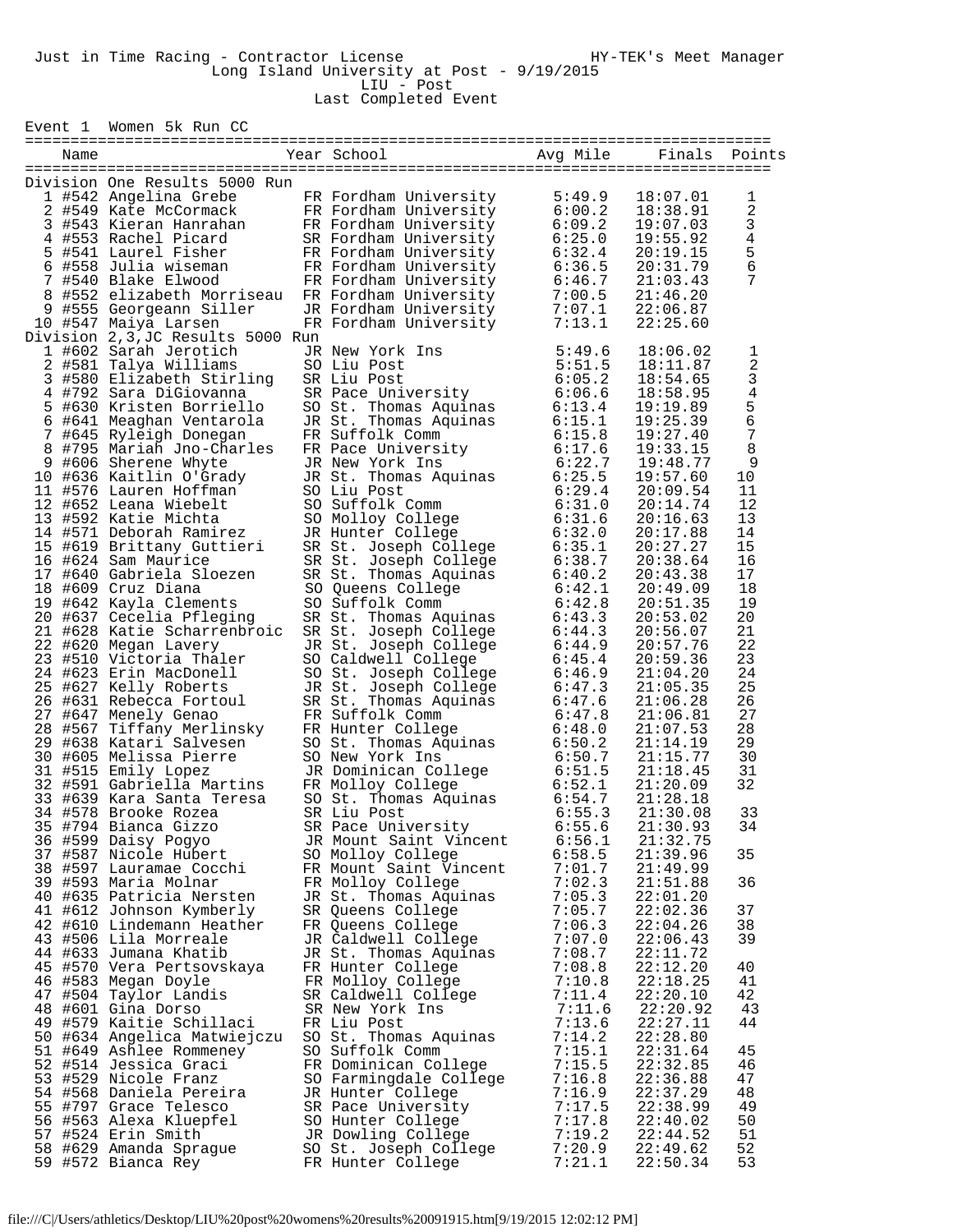|            | 60 #934 Diama Monaco FR Molloy College 7:23, 9<br>61 #823 Natalie Murawski 3R Raruch 7:23, 9<br>62 #826 Alcohem Sanchem Soliton (1911ere 7:23, 9<br>63 #826 Alcohem Sanchem Soliton (1911ere 7:23, 9<br>63 #8260 Caling Socialists (1<br>109 #531 Rachael Grant       JR Farmingdale College     8:57.8<br>110 #625 Christina Parrish<br>111 #798 Nicole Vasquez<br>112 #517 Michaela Rispoli<br>113 #833 Pui-see Fok<br>114 #825 Rachel Samuels<br>115 #832 Erika Colangelo<br>116 #516 Erica Pate<br>117 #653 Keyonni Adams<br>118 #530 Kazia Garvey<br>119 #564 Carolyn Kweon | SO Baruch | SO St. Joseph College<br>FR Pace University<br>SO Dominican College<br>SR Hunter College<br>SR Hunter College<br>JR Dominican College<br>SO U of Bridgeport<br>SR Farmingdale College<br>FR Hunter College |             |    |    | 8:58.8<br>9:04.0<br>9:10.4<br>9:13.0<br>9:28.6<br>9:37.1<br>9:43.3<br>9:45.7<br>9:48.2<br>9:48.9 |      | 22:52.65<br>22:56.12<br>22:56.80<br>22:57.41<br>23:03.35<br>23:07.36<br>23:12.22<br>23:17.83<br>23:18.26<br>23:25.92<br>23:27.17<br>23:39.21<br>23:41.45<br>23:55.32<br>23:55.96<br>24:06.83<br>24:12.80<br>24:18.53<br>24:20.58<br>24:20.86<br>24:21.60<br>24:29.36<br>24:31.68<br>24:36.96<br>24:40.23<br>24:44.96<br>24:45.82<br>24:47.75<br>24:51.21<br>24:58.07<br>25:05.42<br>25:13.53<br>25:15.40<br>25:20.60<br>25:22.85<br>25:34.08<br>25:36.69<br>25:42.29<br>25:48.00<br>26:22.38<br>26:22.82<br>26:23.47<br>26:28.38<br>26:40.55<br>26:48.23<br>27:00.95<br>27:02.88<br>27:21.35<br>27:39.80<br>27:50.82<br>27:53.96<br>28:09.86<br>28:29.80<br>28:38.08<br>29:26.39<br>29:52.91<br>30:12.11<br>30:19.57<br>30:27.22<br>30:29.42 | 54<br>55<br>56<br>57<br>58<br>59<br>60<br>61<br>62<br>63<br>64<br>65<br>66<br>67<br>68<br>69<br>70<br>71<br>72<br>73<br>74<br>75<br>76<br>77<br>78<br>79<br>80<br>81<br>82<br>83<br>84<br>85<br>86<br>87 |
|------------|----------------------------------------------------------------------------------------------------------------------------------------------------------------------------------------------------------------------------------------------------------------------------------------------------------------------------------------------------------------------------------------------------------------------------------------------------------------------------------------------------------------------------------------------------------------------------------|-----------|------------------------------------------------------------------------------------------------------------------------------------------------------------------------------------------------------------|-------------|----|----|--------------------------------------------------------------------------------------------------|------|----------------------------------------------------------------------------------------------------------------------------------------------------------------------------------------------------------------------------------------------------------------------------------------------------------------------------------------------------------------------------------------------------------------------------------------------------------------------------------------------------------------------------------------------------------------------------------------------------------------------------------------------------------------------------------------------------------------------------------------------|----------------------------------------------------------------------------------------------------------------------------------------------------------------------------------------------------------|
|            | 120 #513 Katie Duqqan<br>121 #511 Khadijah Cox<br>122 #827 Diamond Watts                                                                                                                                                                                                                                                                                                                                                                                                                                                                                                         |           | JR Dominican College<br>JR Dominican College<br>JR New York Ins                                                                                                                                            |             |    |    | 9:53.4<br>10:02.7<br>10:10.2                                                                     |      | 30:43.43<br>31:12.36<br>31:35.78                                                                                                                                                                                                                                                                                                                                                                                                                                                                                                                                                                                                                                                                                                             | 88<br>89<br>90                                                                                                                                                                                           |
|            |                                                                                                                                                                                                                                                                                                                                                                                                                                                                                                                                                                                  |           | Team Scores                                                                                                                                                                                                |             |    |    |                                                                                                  |      |                                                                                                                                                                                                                                                                                                                                                                                                                                                                                                                                                                                                                                                                                                                                              |                                                                                                                                                                                                          |
| Rank Team  |                                                                                                                                                                                                                                                                                                                                                                                                                                                                                                                                                                                  | Total     | $\mathbf{1}$                                                                                                                                                                                               | $2^{\circ}$ | 3  | 4  | 5                                                                                                | $*6$ | $*7$                                                                                                                                                                                                                                                                                                                                                                                                                                                                                                                                                                                                                                                                                                                                         | $*8$<br>$*9$                                                                                                                                                                                             |
|            | Division 2,3,JC Results 5000 Run                                                                                                                                                                                                                                                                                                                                                                                                                                                                                                                                                 |           |                                                                                                                                                                                                            |             |    |    |                                                                                                  |      |                                                                                                                                                                                                                                                                                                                                                                                                                                                                                                                                                                                                                                                                                                                                              |                                                                                                                                                                                                          |
|            | 1 St. Thomas Aquinas<br>Total Time:<br>1:40:19.28                                                                                                                                                                                                                                                                                                                                                                                                                                                                                                                                | 58        | 5                                                                                                                                                                                                          | 6           | 10 | 17 | 20                                                                                               | 26   | 29                                                                                                                                                                                                                                                                                                                                                                                                                                                                                                                                                                                                                                                                                                                                           |                                                                                                                                                                                                          |
| 2 Liu Post | 20:03.86<br>Average:<br>Total Time:<br>1:41:13.25                                                                                                                                                                                                                                                                                                                                                                                                                                                                                                                                | 93        | 2                                                                                                                                                                                                          | 3           | 11 | 33 | 44                                                                                               | 62   |                                                                                                                                                                                                                                                                                                                                                                                                                                                                                                                                                                                                                                                                                                                                              |                                                                                                                                                                                                          |
|            | 20:14.65<br>Average:<br>3 St. Joseph College<br>Total Time:<br>1:44:03.94                                                                                                                                                                                                                                                                                                                                                                                                                                                                                                        | 98        | 15                                                                                                                                                                                                         | 16          | 21 | 22 | 24                                                                                               | 25   | 52                                                                                                                                                                                                                                                                                                                                                                                                                                                                                                                                                                                                                                                                                                                                           |                                                                                                                                                                                                          |
|            | 20:48.79<br>Average:                                                                                                                                                                                                                                                                                                                                                                                                                                                                                                                                                             |           |                                                                                                                                                                                                            |             |    |    |                                                                                                  |      |                                                                                                                                                                                                                                                                                                                                                                                                                                                                                                                                                                                                                                                                                                                                              |                                                                                                                                                                                                          |

file:///C|/Users/athletics/Desktop/LIU%20post%20womens%20results%20091915.htm[9/19/2015 12:02:12 PM]

 Total Time: 1:44:11.94 Average: 20:50.39

4 Suffolk Community College 110 7 12 19 27 45 60 71